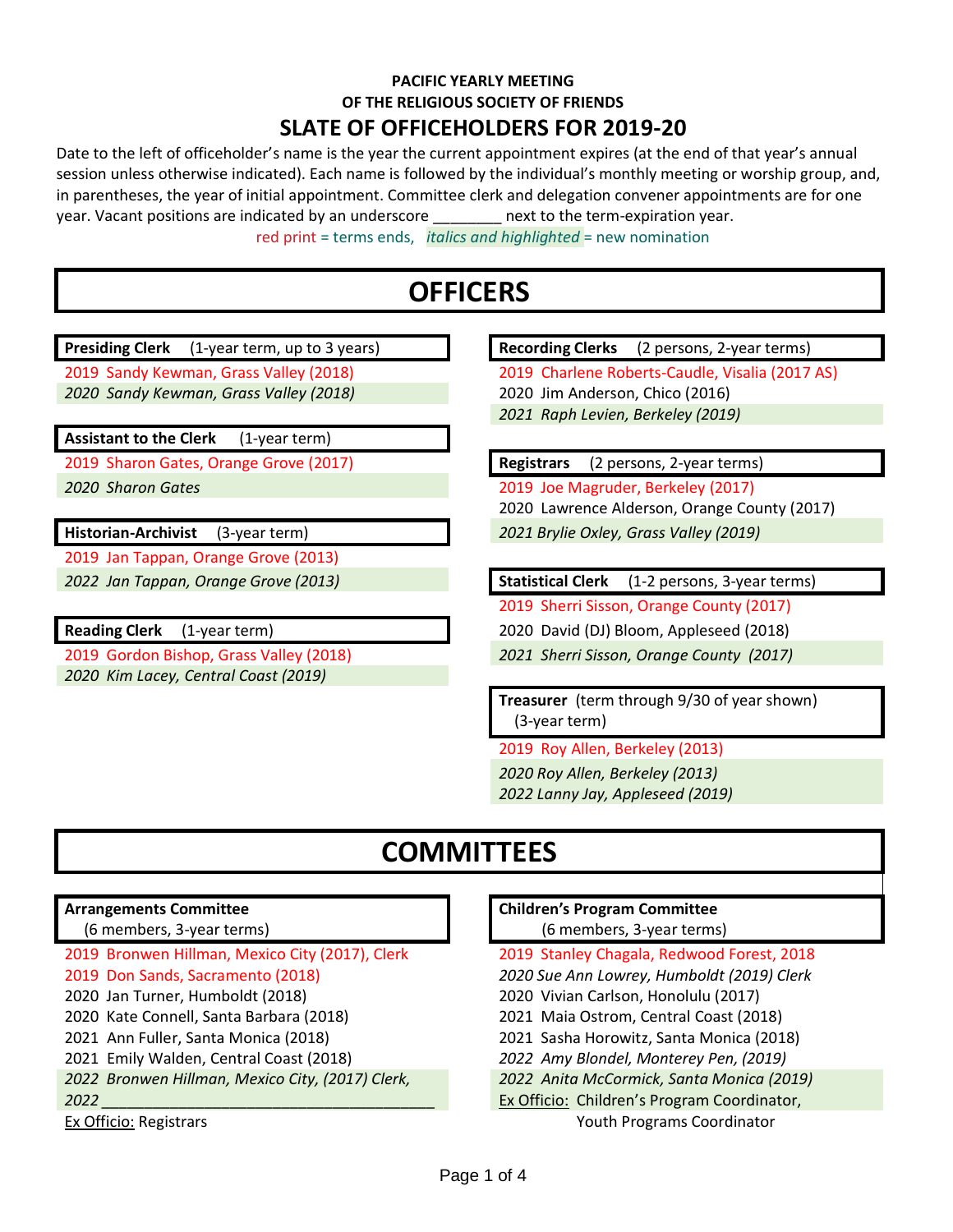### **Communications Committee**

(5 members, 3-year terms)

- 
- 2020 Arthur Kegerreis, Orange Grove (2018) 2020 Jennifer Carr, Las Vegas (2014)
- 
- 2021 Lawrence Alderson, Orange County (2018) 2021 Paul Harris, Redwood Forest (2018)
- *2021 Kate Watkins, Santa Monica, Clerk* 2021 Margaret Mossman, Berkeley(2018)
- 
- *2022 Allison Kirkegaard, Claremont (2019) 2022 Stratton Jaquette, Palo Alto (2016)*

Ex Officio: Web Editors, IT Administrator, Assistant to the Clerk, Youth Programs Coordinator

(Website Editors and IT Administrator appointed by Communications Committee)

### **Faith and Practice Revision Committee**

 $(6$  members, 3-year terms +  $7<sup>th</sup>$  member with IT expertise)

2019 Jennifer Carr, Reno (2018) 2020 Don McCormick, Grass Valley (2017) 2019 Patricia Portillo, Sacramento (2016) 2021 Austin Stanion, Orange Grove (2017) 2019 Sarah Tyrrell, Berkeley (2018) IT specialist 2021 David Ledderman, Orange County (2018)

2020 Laura Magnani, Berkeley (2016), Co-clerk *2022 Evan Nelson, La Jolla (2019)*

- 
- *2022 Patricia Portillo, Sacramento (2016)*

*2022 Margaret Mossman, Berkeley (2019)*

*2022 IT Specialist - Sarah Tyrrell, Berkeley (2018)* Ex Officio: Historian-Archivist

### **Finance Committee** (6 members, 3-year terms)

2019 Sherri Sisson, Orange County (2018) **Latin American Concerns Committee**

- 2020 Sharon Shen, Berkeley (2015) 2019 Betty Guthrie, Orange County (2016)
- 2020 Emma Castanedo, La Jolla (2017) 2019 Nate Secrest, Lake County (2016)
- 
- 
- *2022 Sherri Sisson, Orange County (2018)* 2021 Graciela Martinez (Visalia), 2018
- 

Ex Officio: Treasurer, Statistical Clerk(s)

**Holding Corporation** (6 members, 3-year terms) Choose their own officers

- 2019 George Mills, Palo Alto (2016) 2019 Jeff Kroeber, San Jose (2013)
- 2019 Mary Klein, Palo Alto (2018) 2019 Stratton Jaquette, Palo Alto (2016)
	-
- *2020 \_\_\_\_\_\_\_\_\_\_\_\_\_\_\_\_\_\_\_\_\_\_\_\_\_\_\_\_\_\_\_\_\_\_\_\_\_\_\_* 2020 Sharlene Roberts-Caudle, Visalia (2014)
	-
	-
- *2022 George Mills, Palo Alto (2016) 2022 Genie Stowers, Berkeley (2019)*
	-
	- Ex Officio: Treasurer, Presiding Clerk

### **Junior Yearly Meeting (JYM) Adult Committee** (9 members, 3-year terms)

- 2019 Dan Strickland, Orange Grove (2013)
- 2019 Suzanne Doss, Orange Grove (2013)
- 2019 Muriel Strand, Sacramento (2015), Co-clerk
- 2020 Sarah Armstrong Jones, Big Island (2017)
- 
- 
- 
- 2020 Carl Magruder, Str. Ck. (2014), Co-clerk *2021 Dan Strickland, Orange Grove (2013) Clerk*
	-
- 2021 Sue Scott, Inland Valley (2018) *2022 Suzanne Doss, Orange Grove (2013)*
- 2021 Stan Searle, Santa Monica (2018) *2022 Bertha Pena, Mexico City (2019)*
	- Ex Officio: Youth Programs Coordinator

## 2019 Sandy Farley, Palo Alto (2015), Clerk (3-6 members, 3-yearterms, + named appointments)

- 
- 2021 Robert Levering, Santa Cruz (2018) 2020 Patricia Portillo, Sacramento (2017)
- *2021 Martha Hunkins, Humbolt (2019)* 2021 Linda Rowell, Chico (2015 ), Co-clerk
	-
- *2022 Doug Smith, Reno (2019) 2022 Linda Rowell , Chico (2015), Co-clerk*
	- Appointed by Casa de los Amigos: Patricia Constantino (Mexico City) (2016)
	- Appointed by El Salvador Project: Nate Secrest, (2019)
	- Appointed by Guatemala Scholarship Program Donna Smith (Redwood For.) (2014), Co-clerk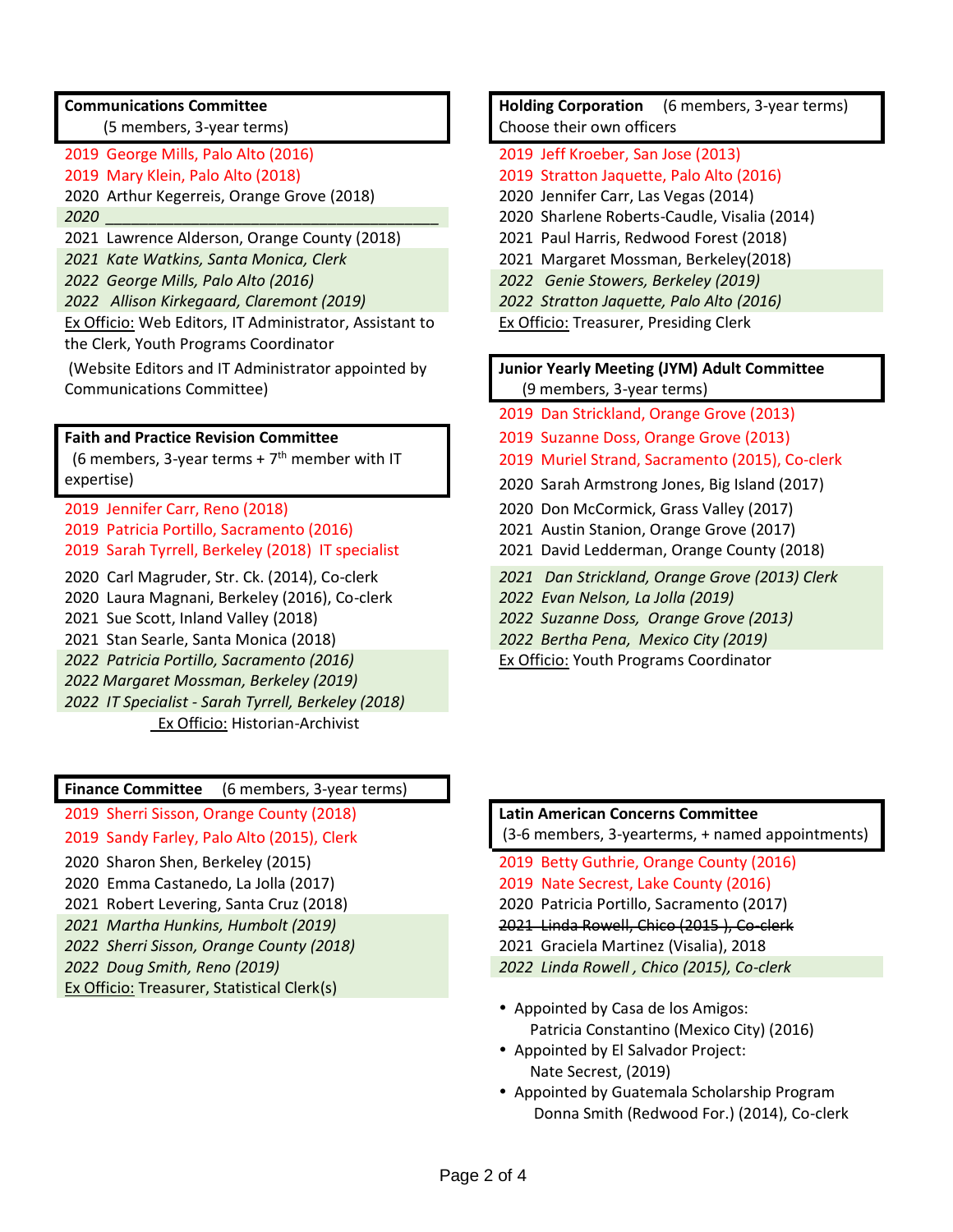### **Ministry and Oversight Committee**

(9 members, 3-year terms)

2019 Shayne Lightner, Santa Monica (2013)

2019 Jim Summers, La Jolla (2016), Co-clerk 2019 Sharon Shen, Berkeley (2016)

2020 Shan Cretin, Santa Monica (2017), Co-clerk 2020 Andrea Beane, Santa Monica (2017)

2020 Thistle West, Strawberry Creek (2017) *2020 \_\_\_\_\_\_\_\_\_\_\_\_\_\_\_\_\_\_\_\_\_\_\_\_\_\_\_\_\_\_*

2020 Gail Eastwood, Humboldt (2018) 2021 Lora Powell, Berkeley (2017)

2021 Kylin Navarro, Berkeley (2015) 2021 *\_\_\_\_\_\_\_\_\_\_\_\_\_\_\_\_\_\_\_\_\_\_\_\_\_\_\_\_\_\_\_\_\_\_\_\_\_\_\_*

2021 Eric Sableman, Palo Alto (2019) *2022 \_\_\_\_\_\_\_\_\_\_\_\_\_\_\_\_\_\_\_\_\_\_\_\_\_\_\_\_\_\_\_\_\_\_\_\_\_\_\_*

2021 Elena Anderson, Redwood Forest (2018) *2022 \_\_\_\_\_\_\_\_\_\_\_\_\_\_\_\_\_\_\_\_\_\_\_\_\_\_\_\_\_\_\_\_\_\_\_\_\_\_\_*

*2022 Valerie Nuttman, Santa Cruz (2016)*

*2022 Jim Summers, La Jolla, (2016) Co-clerk*

### **Peace and Social Order Committee**

 (5 members currently, 3-year terms )  *(request to have 6 members)*

2019 Ann Baier, Live Oak (2018) *2020* 

2020 Linnea Hanson, Chico (2017) *2022 \_\_\_\_\_\_\_\_\_\_\_\_\_\_\_\_\_\_\_\_\_\_\_\_\_\_\_\_\_\_\_\_\_\_\_\_\_\_\_*

2021 Graciela Martinez, Visalia (2017)

2021 Brian Johnson, Santa Monica (2018) Youth members are nominated by YPCC

*2022 Shannon Frediani, Santa Cruz (2016) Clerk Nate Secrest, Lake County, (2019)*

*2022 Zae Illo (David B), San Francisco (2017) Ariana Standish, Berkeley (2019)*

### Ex Officio:

 SCQM Peace and Social Order Committee Clerk, one PYM AFSC representative, one PYM FCLCA representative, one PYM FCNL representative

#### **Unity with Nature Committee**

 (6 members, 3-year terms) (*Engaged in a discernment process* )

# 2019 Valerie Nuttman, Santa Cruz (2016) 2019 Shelley Tanenbaum, Strawberry Ck. (2013)

## *2022 Jorge Morales, San Jose (2019)* **Youth Programs Coordinating Committee** (6 members, 3-year terms + 4 Youth members) 2019 Melissa Lovett-Adair, Ctrl. Coast (2016) 2019 Bertha Peña, Mexico City (2016), Co-clerk *2020 \_\_\_\_\_\_\_\_\_\_\_\_\_\_\_\_\_\_\_\_\_\_\_\_\_\_\_\_\_\_\_\_\_\_\_\_\_\_\_* 2019 Shannon Frediani, Santa Cruz (2016), Clerk 2021 Rebekah Percy, La Jolla (2015) Co-clerk 2019 Zae Illo (David B) San Francisco (2017) 2021 Barbara Babin, Redwood Forest (2016) *2020 \_\_\_\_\_\_\_\_\_\_\_\_\_\_\_\_\_\_\_\_\_\_\_\_\_\_\_\_\_\_\_\_\_\_\_\_\_\_\_ 2022 Melissa Lovett-Adair, Ctrl Coast (2016)*

## **REPRESENTATIVES AND DELEGATES**

## **American Friends Service Committee (AFSC) Corp**

(4-5 representatives, 3-year terms)

- 
- 
- 

### **Friends Bulletin Corp. (Western Friend) Board of Directors**

- 2019 Shannon Frediani, Santa Cruz (2016) (3 representatives from PYM, 3-year terms)
- 2020 Nancy Mellor, Sacramento(2012), Convener 2019 Doug Smith, Reno (2015)
- *2021 \_\_\_\_\_\_\_\_\_\_\_\_\_\_\_\_\_\_\_\_\_\_\_\_\_\_\_\_\_\_\_\_\_\_\_\_\_\_\_* 2020 Claire Gorfinkel, Orange Grove (2016)
- *2022 \_\_\_\_\_\_\_\_\_\_\_\_\_\_\_\_\_\_\_\_\_\_\_\_\_\_\_\_\_\_\_\_\_\_\_\_\_\_\_* 2021 Jim Anderson, Chico (2015), Convener
- *2023 \_\_\_\_\_\_\_\_\_\_\_\_\_\_\_\_\_\_\_\_\_\_\_\_\_\_\_\_\_\_\_\_\_\_\_\_\_\_\_ 2022 \_\_\_\_\_\_\_\_\_\_\_\_\_\_\_\_\_\_\_\_\_\_\_\_\_\_\_\_\_\_\_\_\_\_\_\_\_\_*